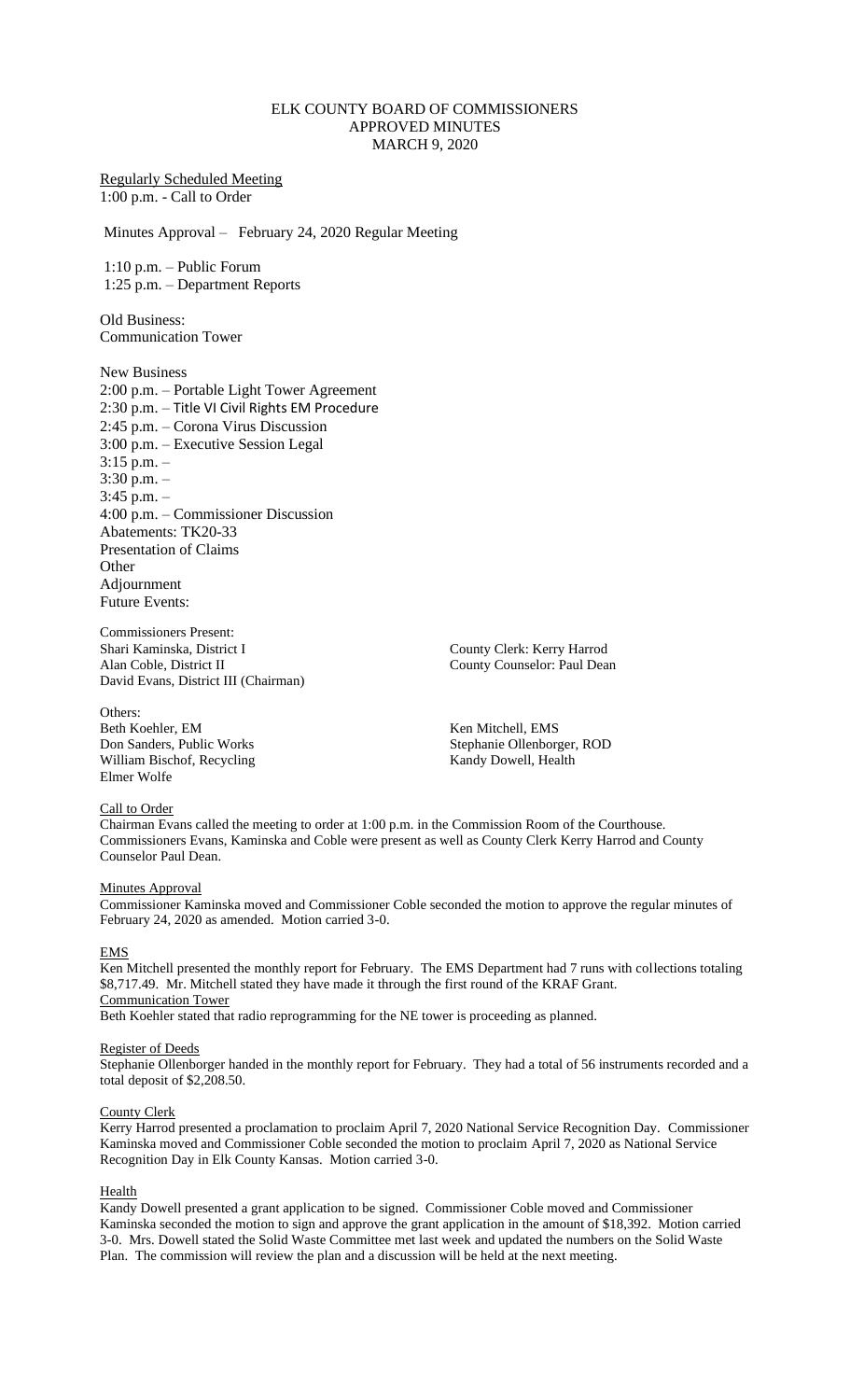# Public Works

Road

Don Sanders stated the bucket on the John Deere 135 excavator has been damaged and is not repairable. A new bucket will cost approximately \$13,500 from the Tag Corporation. Commissioner Kaminska moved and Commissioner Coble seconded the motion to authorize the purchase of a grapple bucket for the excavator for the approximate cost of \$13,500. Motion carried 3-0.

Mr. Sanders said the Grenola chip seal project is going to be very expensive if we go with the vendor the city used the previous time it was done. The project will be postponed at this time in order to contact other companies for bids.

Wes Kelly has hauled 6,152 ton of rock out of the south quarry and Starbuck has hauled 7,405 ton of rock out of the north quarry. Road 8 south of Highway 160 has been rocked and it is in passable condition now but it still needs a lot of work. There will be a road official's meeting April 16, 2020 in Chanute at the KDOT office starting at 9:00 a.m.

# Noxious Weed

Nick Miller and Gordon Everett attended the Weed Director Conference and Annual Recertification Class last week. Maintenance

Mr. Sanders stated the basement of the Extension Building has been flooding and sump pumps have been installed. Recycling

Mr. Sanders stated the County turned in 35,520 pounds of cardboard to International Paper and after charges were taken the County received a check for \$116.40. This is six months of cardboard collection. The Commission would like Mr. Bischof to count the users of the recycling service and report the numbers in April.

# Portable Light Tower Agreement

The County has a portable light tower that will be available for checkout by organizations, not individuals, for public events. Any interested parties should contact Beth Koehler for additional information. Mrs. Koehler presented the Portable Light Tower Agreement to the Commission. Commissioner Kaminska moved and Commissioner Coble seconded the motion to approve the Portable Light Tower Agreement. Motion carried 3-0. Todd Winscher will be in charge of the checkout and check in procedures.

# Title VI Civil Rights EM Procedure

Beth Koehler presented the Title VI Civil Rights EM Plan. Commissioner Coble moved and Commissioner Kaminska seconded the motion to accept the Title VI Civil Rights EM Plan for Elk County. Motion carried 3-0.

## Coronavirus Discussion

Kandy Dowell stated KDHE has a page on their website with information regarding the Coronavirus. There is one confirmed case in Johnson County as of March 7, 2020. The total people tested in the state of Kansas is twelve. Ken Mitchell stated the EMS Department does have the N95 masks to use. If anyone develops a fever, cough, shortness of breath please contact your physician. The Health Department does have a weekly webinar with KDHE on Thursdays from 10:00 – 11:00 a.m.

## Mental Health Discussion

Discussion of mental health was had at the Legislative Meet & Greet at the Swinging Bridge Café. An individual brought up mental health issues in our jails. This subject will be put on the March 30<sup>th</sup> agenda when there will be a representative from the Sheriff's Office there for further discussion.

## Executive Session 2:30 p.m.

Commissioner Kaminska moved and Commissioner Coble seconded the motion to go into executive session for 10 minutes to discuss the purchase of real estate with County Counselor Paul Dean present. Motion carried 3-0.

Back in session 2:40 p.m. No action taken.

# EMS/Health Facility Discussion

Discussion was had regarding the plans and size of the facility. County Clerk Kerry Harrod will contact Randy Johnson with Morton Building to see if he can attend the March 30<sup>th</sup> meeting.

## Abatements

Commissioner Coble moved and Commissioner Kaminska seconded the motion to approve abatement TK20-33. Motion carried 3-0.

## Warrants

# The warrant fund totals are as follows:

County General \$22,661.14, Sheriff Equipment Reserve \$2,483.47, Ambulance \$3,515.99, Election \$20.00, Employee Benefits \$2,928.00, Rural Fire District \$3,409.04, Health \$1,195.16, Road \$105,035.12, Special Bridge \$37.38, Noxious Weed \$772.00, Kansas 911 \$524.83. Chairman Evans moved and Commissioner Kaminska seconded the motion to pay the warrants in the amount of \$142,582.13. Motion carried 3-0.

## Payroll

Commissioner Coble moved and Commission Kaminska seconded the motion to approve the February payroll in the amount of \$213,630.70. Motion carried 3-0.

## Executive Session 3:20 p.m.

Commissioner Kaminska moved and Chairman Evans seconded the motion to go into executive session to discuss non-elected personnel for 5-minutes with County Counselor Paul Dean present. Motion carried 3-0.